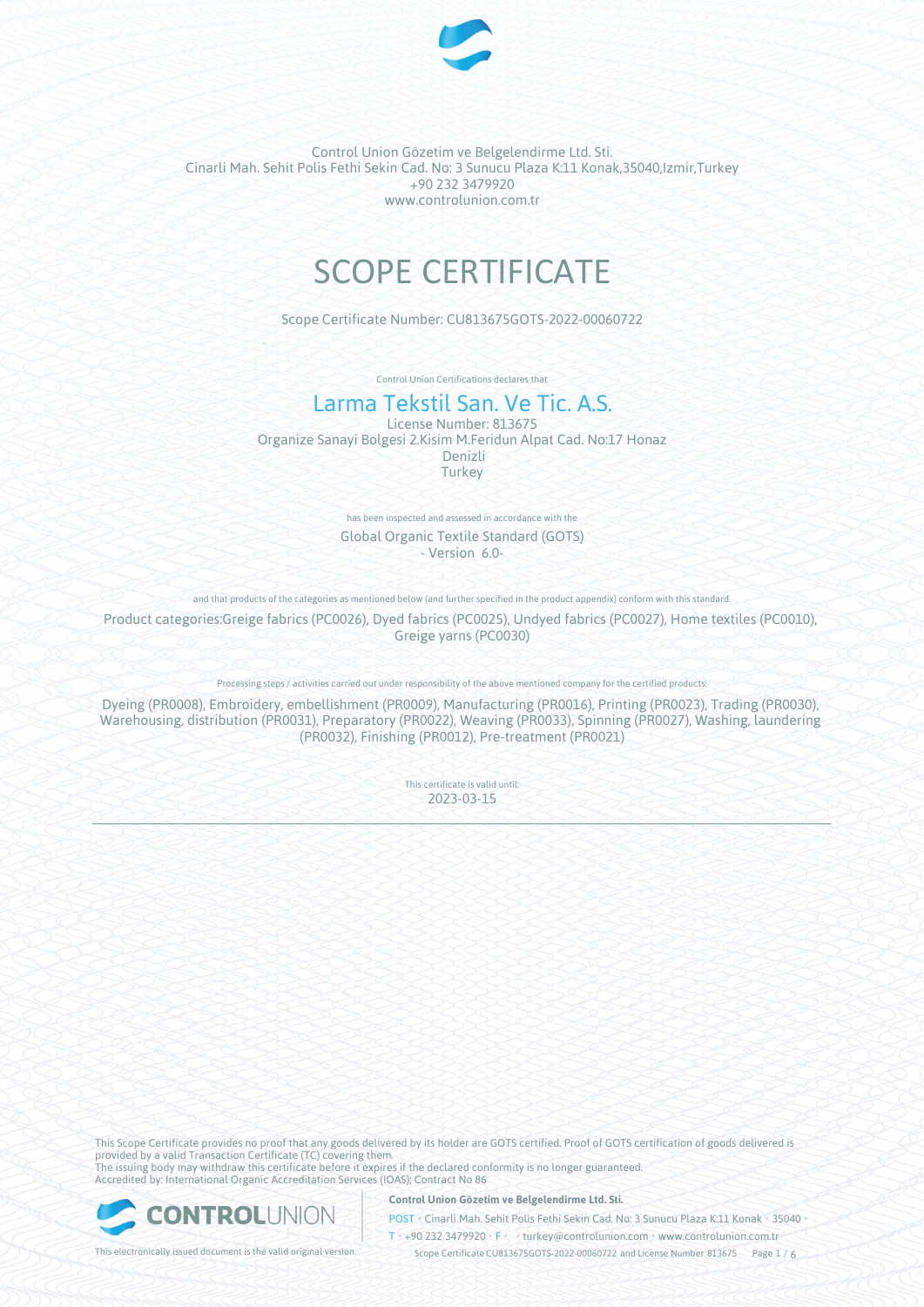

Place and date of issue:



2022-04-15,Izmir

Name of authorised person:

On behalf of the Managing Director Hüma Koyuncuoğlu|Certifier

Stamp of the issuing body



Logo of the accreditation body



Standard's Logo



This Scope Certificate provides no proof that any goods delivered by its holder are GOTS certified. Proof of GOTS certification of goods delivered is provided by a valid Transaction Certificate (TC) covering them. The issuing body may withdraw this certificate before it expires if the declared conformity is no longer guaranteed. Accredited by: International Organic Accreditation Services (IOAS); Contract No 86



**Control Union Gözetim ve Belgelendirme Ltd. Sti.**

POST • Cinarli Mah. Sehit Polis Fethi Sekin Cad. No: 3 Sunucu Plaza K:11 Konak • 35040 • T • +90 232 3479920 • F • • turkey@controlunion.com • www.controlunion.com.tr

This electronically issued document is the valid original version. This scope Certificate CU813675GOTS-2022-00060722 and License Number 813675 Page 2 / 6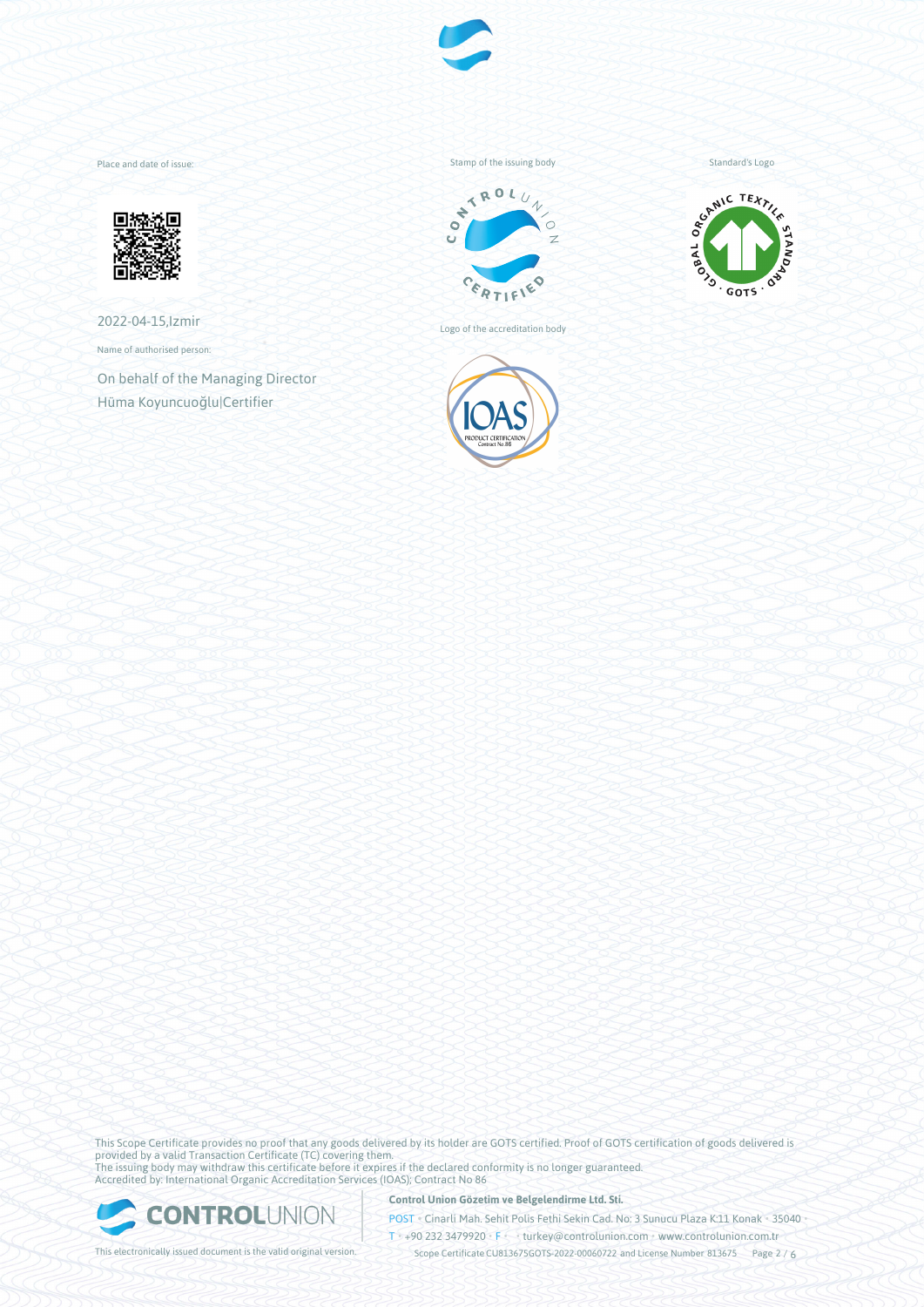

## **Larma Tekstil San. Ve Tic. A.S. Global Organic Textile Standard (GOTS)**

# **Products Appendix to Certificate no.CU813675GOTS-2022-00060722**

In specific the certificate covers the following products:

| <b>Product category</b> | <b>Product details</b>                    | <b>Material composition</b>                                          | Label grade |
|-------------------------|-------------------------------------------|----------------------------------------------------------------------|-------------|
| Dyed fabrics (PC0025)   | Woven fabrics (PD0059)                    | 100.0% Organic Cotton (RM0104)                                       | Organic     |
| Dyed fabrics (PC0025)   | Woven fabrics (PD0059)                    | 25.0% Organic Flax (Linen) (RM0110)<br>75.0% Organic Cotton (RM0104) | Organic     |
| Dyed fabrics (PC0025)   | Woven fabrics (PD0059)                    | 3.0%Elastane (Spandex) (RM0160)<br>97.0% Organic Cotton (RM0104)     | Organic     |
| Dyed fabrics (PC0025)   | Woven fabrics (PD0059)                    | 2.0%Elastane (Spandex) (RM0160)<br>98.0%Organic Cotton (RM0104)      | Organic     |
| Greige fabrics (PC0026) | Woven fabrics (PD0059)                    | 100.0% Organic Cotton (RM0104)                                       | Organic     |
| Greige fabrics (PC0026) | Woven fabrics (PD0059)                    | 3.0%Elastane (Spandex) (RM0160)<br>97.0% Organic Cotton (RM0104)     | Organic     |
| Greige fabrics (PC0026) | Woven fabrics [bleached] (PD0059)         | 2.0%Elastane (Spandex) (RM0160)<br>98.0% Organic Cotton (RM0104)     | Organic     |
| Greige yarns (PC0030)   | Normally combed yarns (PD0102)            | 100.0%Organic Cotton (RM0104)                                        | Organic     |
| Home textiles (PC0010)  | Bed linen, bed sheets (PD0015)            | 100.0% Organic Cotton (RM0104)                                       | Organic     |
| Home textiles (PC0010)  | Pillows, cushions (PD0023)                | 100.0% Organic Cotton (RM0104)                                       | Organic     |
| Home textiles (PC0010)  | Pillows, cushions [Pillow cases] (PD0023) | 100.0% Organic Cotton (RM0104)                                       | Organic     |
| Undyed fabrics (PC0027) | Woven fabrics (PD0059)                    | 100.0%Organic Cotton (RM0104)                                        | Organic     |
| Undyed fabrics (PC0027) | Woven fabrics (PD0059)                    | 3.0%Elastane (Spandex) (RM0160)<br>97.0%Organic Cotton (RM0104)      | Organic     |

Place and date of issue:



2022-04-15,Izmir

Name of authorised person:

On behalf of the Managing Director Hüma Koyuncuoğlu|Certifier





Logo of the accreditation body



SCANIC TEXTILE **SALAR DESCRIPTION ASSAULTS** 

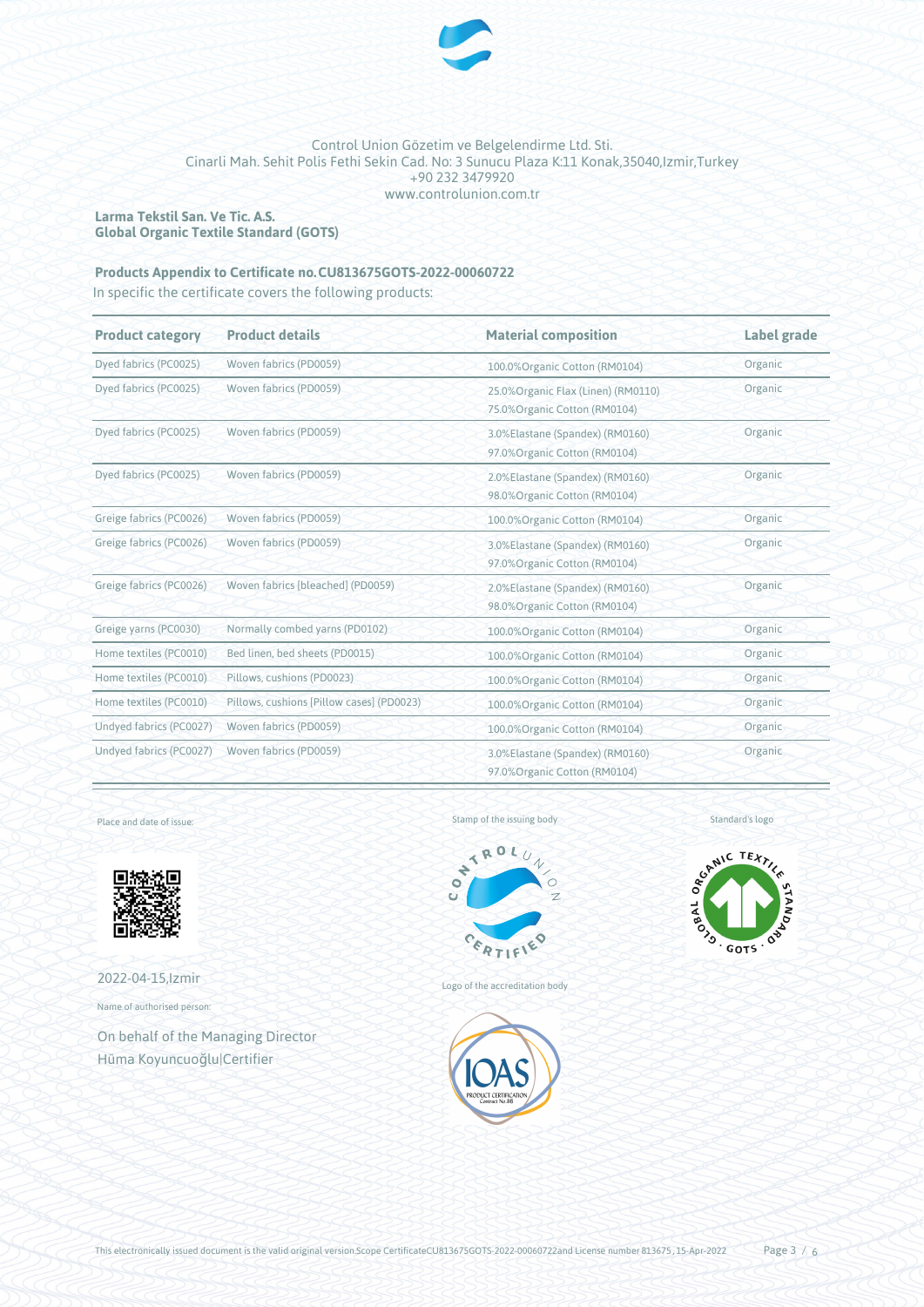

## **Larma Tekstil San. Ve Tic. A.S. Global Organic Textile Standard (GOTS)**

#### **Facility Appendix to Certificate no.CU813675GOTS-2022-00060722**

Under the scope of this certificate the following facilities have been inspected and assessed. The listed processing steps/activities conform with the corresponding criteria of theGlobal Organic Textile Standard (GOTS)for the certified products:

| <b>Name of facility</b>         | <b>Address of operation</b>                                                                | <b>Processing steps / activities</b>                   | <b>Type of</b><br>relation |
|---------------------------------|--------------------------------------------------------------------------------------------|--------------------------------------------------------|----------------------------|
| Larma Tekstil San. Ve Tic. A.S. | Organize Sanayi Bolgesi 2. Kisim M. Feridun<br>Alpat Cad. No:17 Honaz<br>Denizli<br>Turkey | Trading (PR0030)<br>Warehousing, distribution (PR0031) | main                       |

certificate the following non-certified subcontractors have been inspected and assessed. The listed processing steps/ activities conform with the corresponding criteria of theGlobal Organic Textile Standard (GOTS)for the certified products:

| Name of facility                                       | <b>Address of operation</b>                                                | <b>Processing steps / activities</b> |
|--------------------------------------------------------|----------------------------------------------------------------------------|--------------------------------------|
| Beykem Ev Tekstili İns. Paz. San. Ve Tic.<br>Ltd. Sti. | Denizli O.S.B. Mh. Ferudun Alpat Cd. No: 17<br>Honaz<br>Denizli.<br>Turkey | Manufacturing (PR0016)               |

**Certified Subcontractor Appendix to Certificate no.CU813675GOTS-2022-00060722**The following independently certified subcontractors are listed under this scope certificate: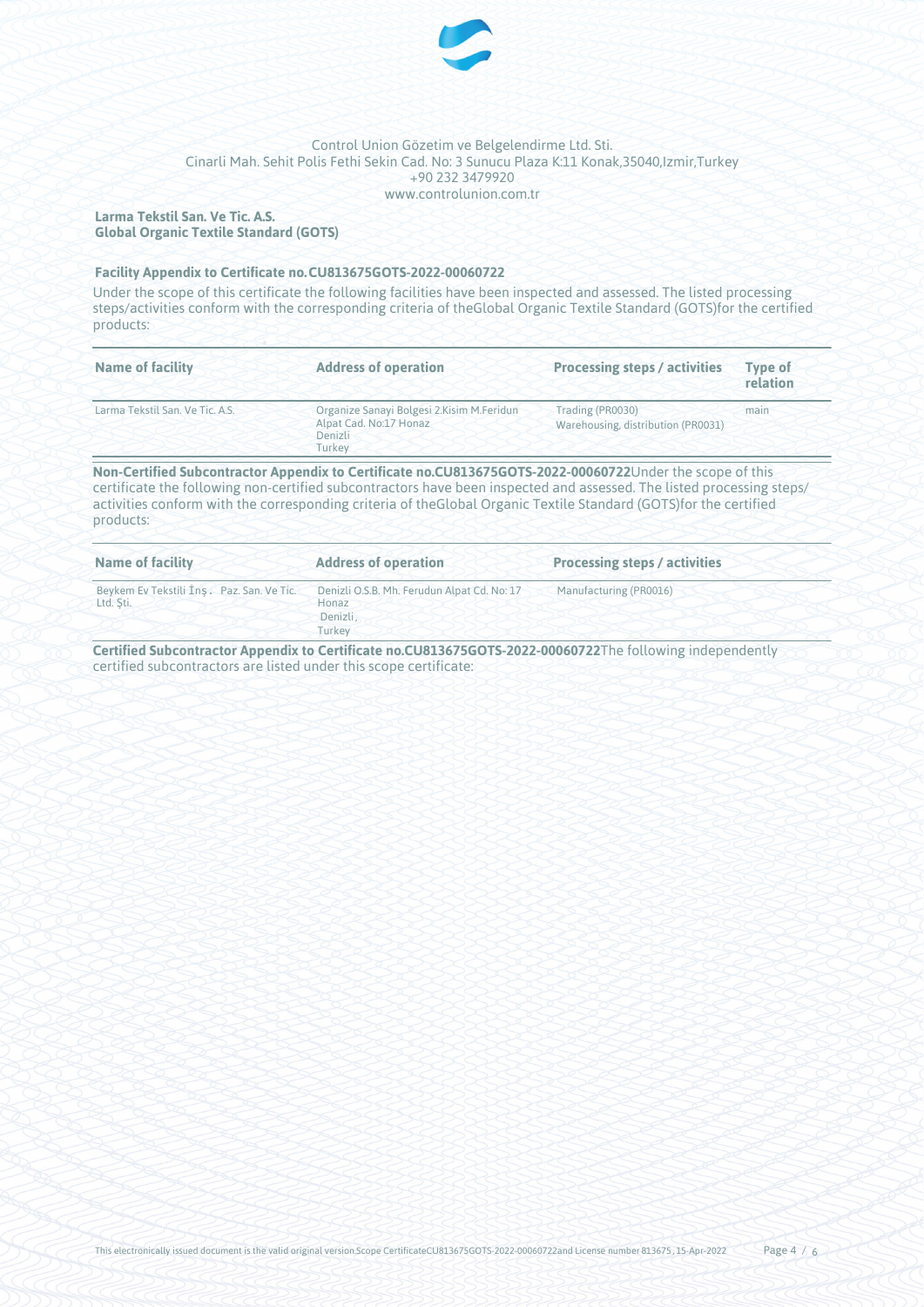

# **Larma Tekstil San. Ve Tic. A.S. Global Organic Textile Standard (GOTS)**

| License number     | <b>Expiry</b><br>date | <b>Name of facility</b>                                                    | <b>Address of operation</b>                                                                    | <b>Processing</b><br>steps / activities                                                                                                                                                                                 |
|--------------------|-----------------------|----------------------------------------------------------------------------|------------------------------------------------------------------------------------------------|-------------------------------------------------------------------------------------------------------------------------------------------------------------------------------------------------------------------------|
| EGL-151728         | 2022-06-30            | Ağaoğlu Tekstil San. Ve Tic. A.S.                                          | Sarayaltı Mh. Şehit Ali Çınar Sk.<br>No: 6/A<br>Uşak,<br>Turkey                                | Dyeing (PR0008)<br>Manufacturing<br>(PR0016)<br>Printing (PR0023)                                                                                                                                                       |
| CU 1003949         | 2023-02-18            | Işık Tekstil Hambez Haşıl Çözgü<br>San. Tic. Ltd. Sti.                     | Akçeşme Mah. 2020 Sk. No:3<br>Merkezefendi<br>20185 Denizli,<br>Turkey                         | Preparatory<br>(PR0022)<br>Weaving (PR0033)                                                                                                                                                                             |
| CU808230           | 2022-05-13            | Gokhan Tekstil Sanayi ve Ticaret<br>A.S.                                   | Organize Sanayi Bolgesi 1. Kisim<br>Fahri Karaca Caddesi No: 13 Honaz<br>Denizli.<br>Turkey    | Dyeing (PR0008)<br>Embroidery,<br>embellishment<br>(PR0009)<br>Manufacturing<br>(PR0016)<br>Preparatory<br>(PR0022)<br>Printing (PR0023)<br>Spinning (PR0027)<br>Washing.<br>laundering<br>(PR0032)<br>Weaving (PR0033) |
| <b>USB TEX3519</b> | 2022-08-26            | Tima Yıkama Boyama Pazarlama<br>Tekstil Sanayi ve Tic. Limited S<br>irketi | Denizli Osb Mah. Vali Munir<br>Guney Cad. No:7, Honaz<br>Denizli,<br>Turkey                    | Dyeing (PR0008)<br>Washing.<br>laundering<br>(PR0032)                                                                                                                                                                   |
| <b>CB-ETK 4251</b> | 2022-09-27            | Altınbaşak Tekstil Sanayi ve<br><b>Ticaret A.S</b>                         | Organize Sanayi Bölgesi 1.Kısım<br>Turan Bahadır Caddesi No: 17<br>Honaz<br>Denizli,<br>Turkey | Dyeing (PR0008)<br>Embroidery,<br>embellishment<br>(PR0009)<br>Manufacturing<br>$(\text{PROO16})$<br>Printing (PR0023)                                                                                                  |
| <b>USB TEX3233</b> | 2023-02-10            | Halmer Tekstil Baski Boya San. Ve<br>Tic. Ltd. Sti.                        | O.S.B. Mh. Tanju Bestas Cad. No:<br>$15/1$ Honaz<br>Denizli.<br>Turkey                         | Dyeing (PR0008)<br>Finishing (PR0012)<br>Pre-treatment<br>(PR0021)<br>Printing (PR0023)<br>Washing.<br>laundering<br>(PR0032)                                                                                           |